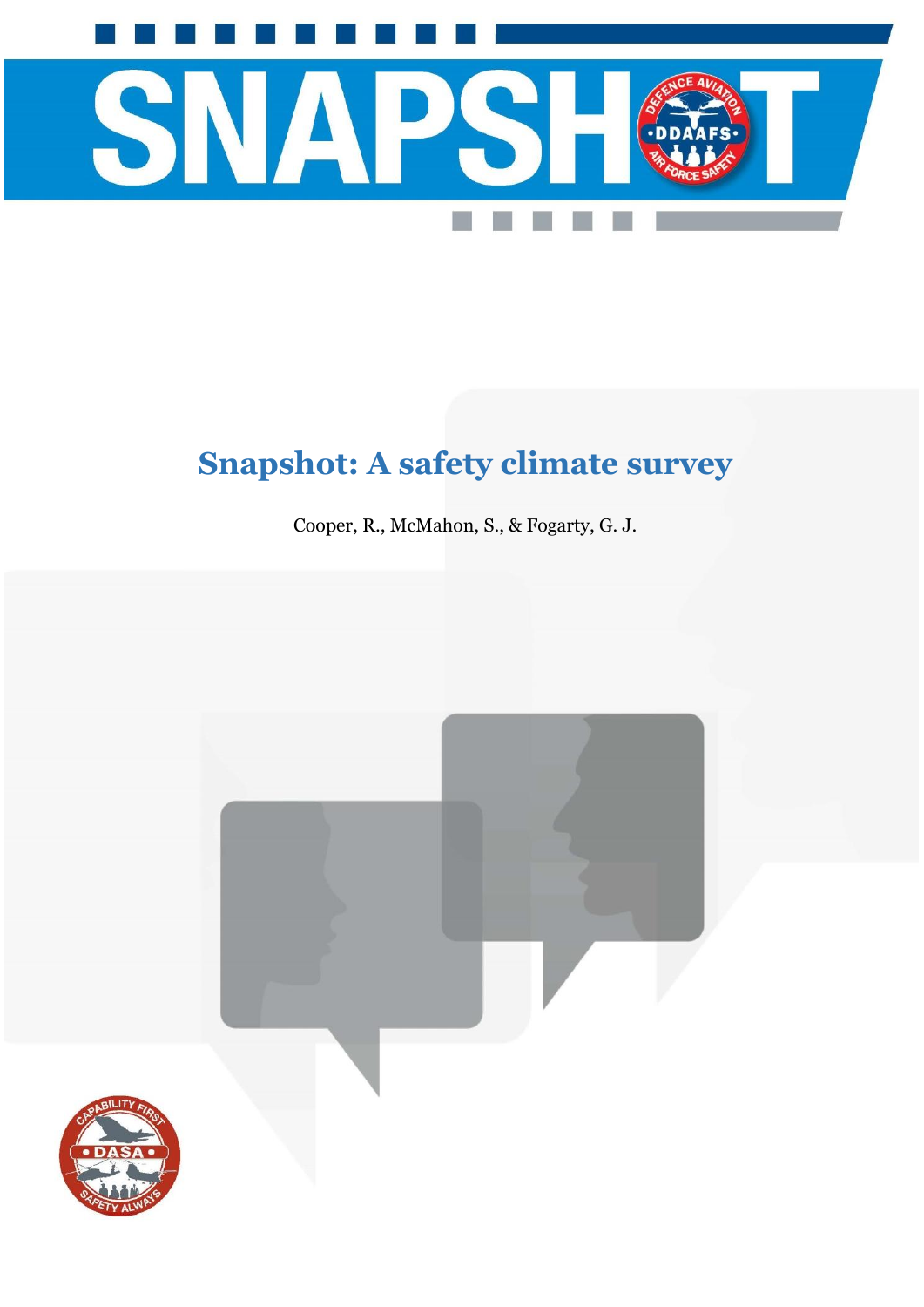### © Commonwealth of Australia 2017

This work is copyright. Apart from any fair dealing for the purpose of study, research, criticism, or review as permitted under the Copyright Act 1968, no part may be produced by any process without written permission of the Australian Government Department of Defence.

The findings and views expressed in this report are the result of the author's research studies and are not to be taken as the official opinion or policy of the Australian Government Department of Defence.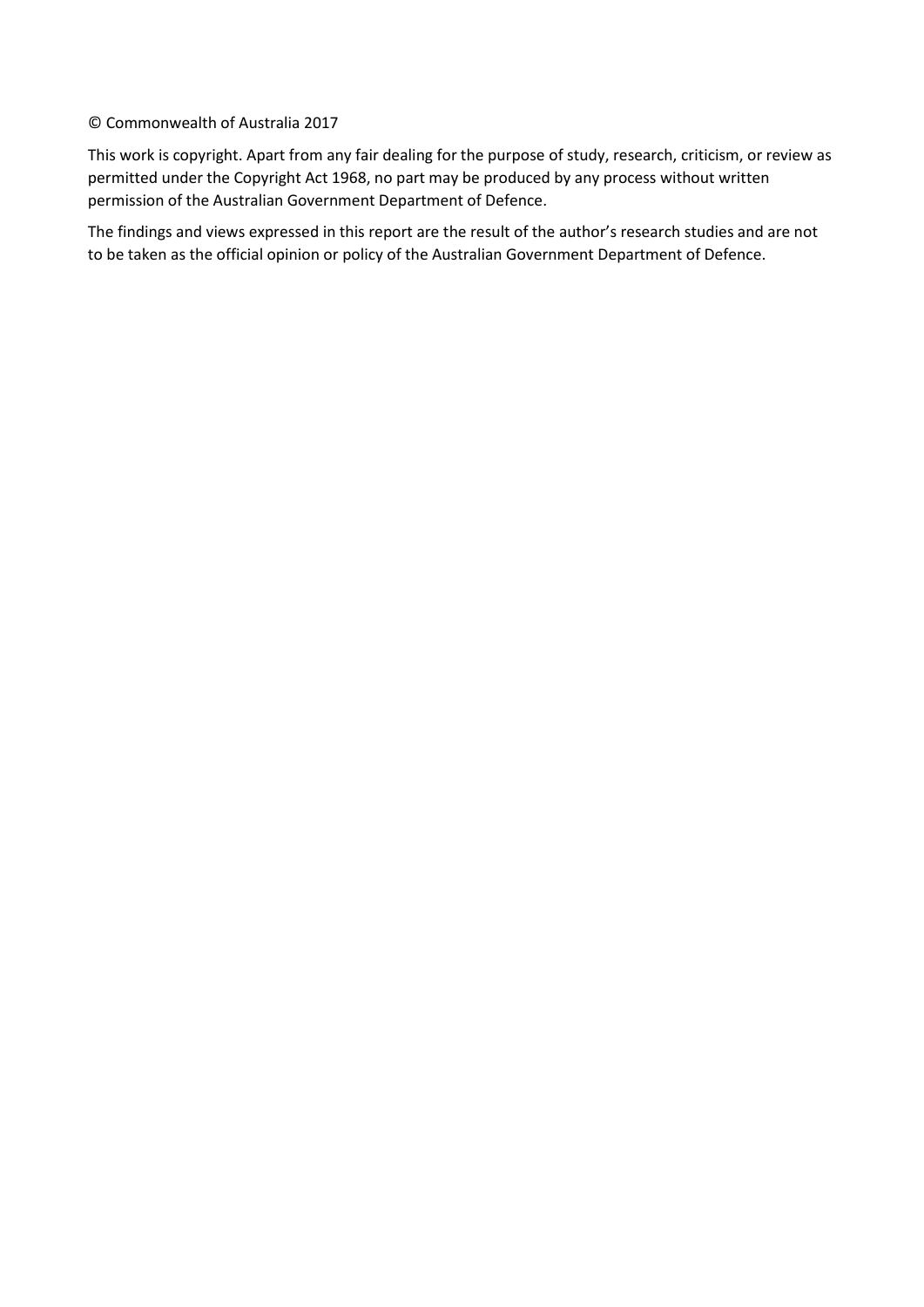The current paper provides a list of scales and items referred to in: Fogarty, G. J., Cooper, R., & McMahon, S. (2018). A demands-resources view of safety climate in military aviation [Aviation Psychology and Applied Human Factors, in press]. As mentioned in Fogarty et al., Snapshot is based on the Job Demands-Resources (JD-R) model, and has undergone minor variations in the items and scales across the three years of implementation. For the purposes of the validation paper, results focused on the items and scales that were common across all three years and presented to all respondents. However, additional scales that were not analysed in the Fogarty et al. study (because they were not common to earlier administrations) are shown in Section 7.

Snapshot is administered annually by the Directorate of Defence Aviation and Air Force Safety (DDAAFS) to personnel within the Royal Australian Air Force and selected Army and Navy aviation-related elements. Snapshot was first introduced in 2013 in an effort to strengthen the organisations surveillance of safety culture. It has been designed to support managers (referred to as Commanders within a military context) in the management and enhancement of safety climate, as well as capturing a wealth of information on unit performance. Safety climate and the overall health of an organisation are tightly interwoven. In recognition of this interdependence, Snapshot seeks to provide managers with a holistic picture of their work group by breaking down the pathways and components that contribute to a wide range of organisational outcomes. Additional background information on the administration of Snapshot can be found in Cooper and Fogarty (2015).

## **Table of Contents**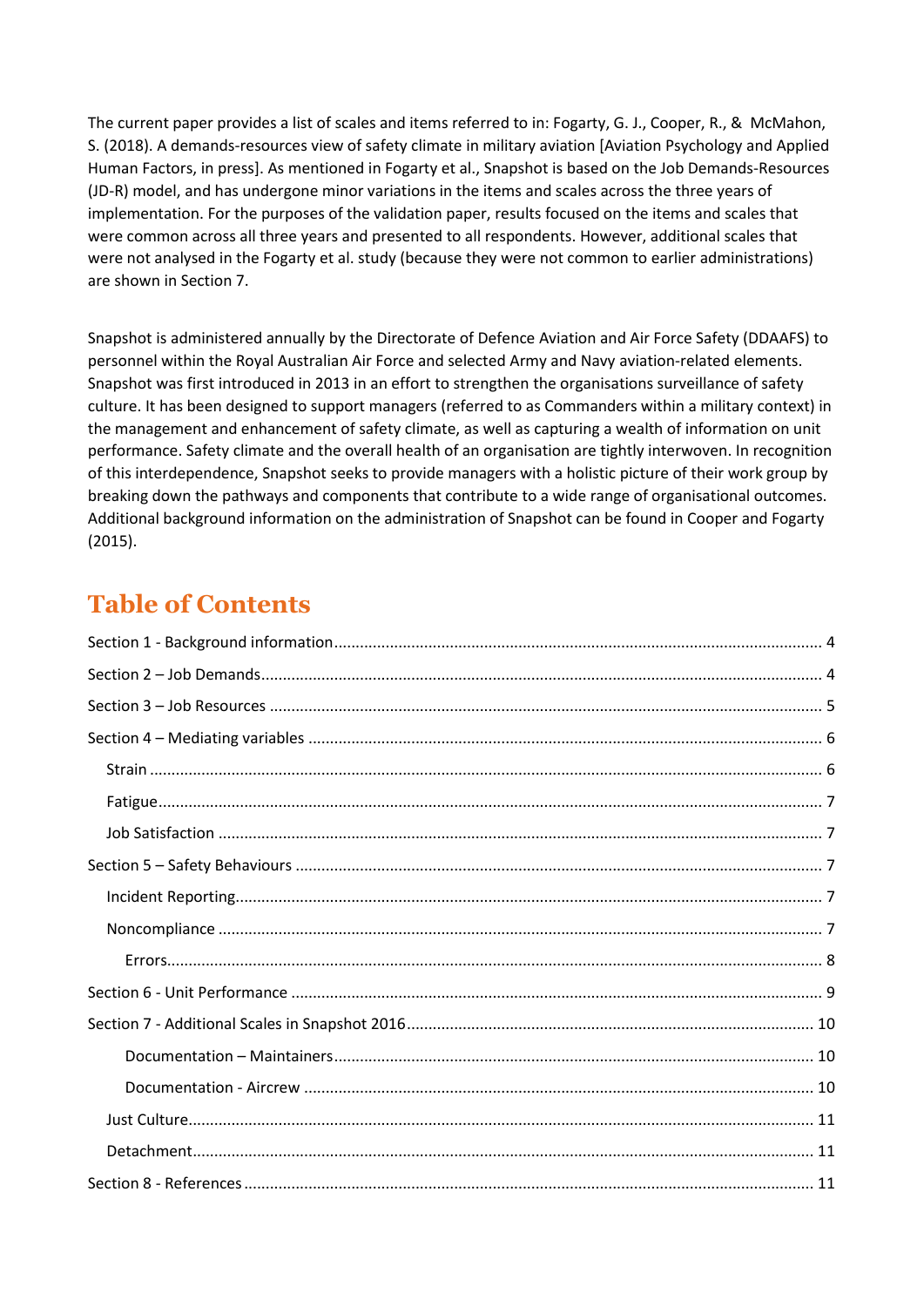## <span id="page-3-0"></span>Section 1 - Background information

The required background information will vary from survey to survey. This section should be purpose-built to suit the context in which the survey is to be administered.

## <span id="page-3-1"></span>Section 2 – Job Demands

When the Job Demands section of *Snapshot* was created in 2014, it was not the intention to form subscales because items of this type (i.e., stressor items) are often treated as indexes rather than scales. In our reporting, we chose to focus on a total score initially and thereafter on problem areas identified by individual items. However, we are aware that groups of items share variance and reliable subscales can be formed.

In the 2016 survey, there were 18 items in the JD section and a single item on bullying. Table 1 contains the 18 items.

Table 1. Job Demands Items

**Instructions**: *This section explores the demands you may encounter at work. Please indicate how often you encounter these demands. Make your rating based on how things are at present.*

**Response Options**: *Never, Rarely, Sometimes, Frequently, Most of the time*

#### **Reliability α:** .92

#### **Items:**

- JD 1: We have trouble keeping up with our workload
- JD 2: We do not have enough time to carry out our tasks properly
- JD 3: We do not have the equipment that we need to do our job properly
- JD 4: We do not have sufficient manning to achieve allocated tasks on time
- JD 5: We are micromanaged
- JD 6: We are not given enough notice of variations to schedules/duty rosters
- JD 7: We are concerned about loss of skills because of the lack of opportunity to practise
- JD 8: We spend more time on paperwork than on our real jobs
- JD 9: Underperformance is not dealt with effectively
- JD\_10: Unimportant tasks or activities interfere with our real jobs
- JD 11: We have to work overtime to get our work done
- JD 12: We feel pressure because of the critical nature of our work
- JD\_13: We have to cover for underperforming colleagues
- JD\_14: Work requirements (eg absences or extended hours) put pressure on our personal lives
- JD 15: Inexperienced staff are promoted/appointed too quickly into supervisory/management roles
- JD\_16: We are required to rush tasks to meet job requirements
- JD 17: There is pressure from management to maintain performance standards at the cost of safety
- JD\_18: We cannot work safely and keep up with our work schedule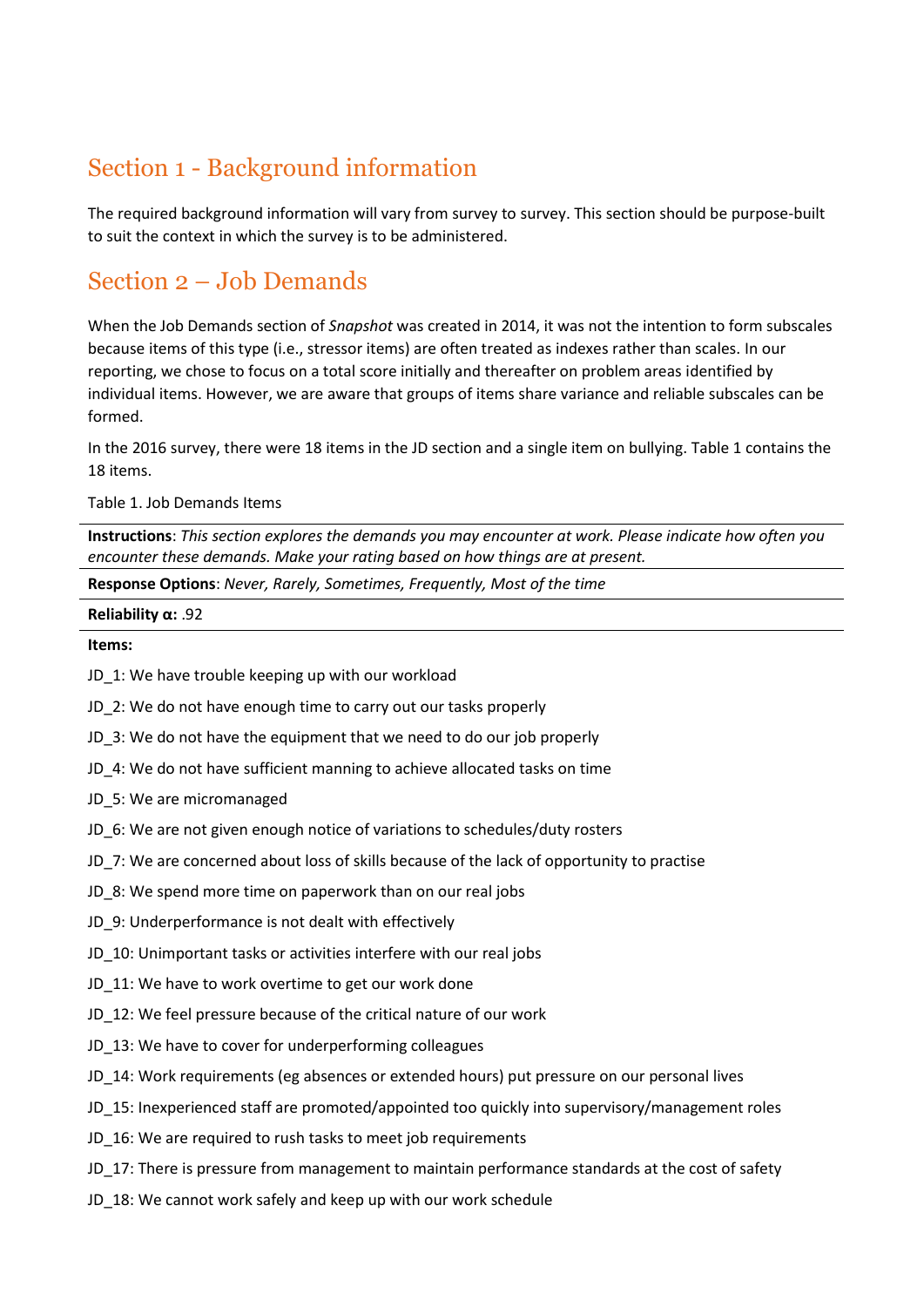Bullying: In the past three (3) months, how often have you been subjected to workplace bullying in your unit/workplace? \*

\* The bullying item, which was presented separately, used the same response format but had its own introductory text: *Workplace bullying is a persistent, unreasonable form of harassment. It can be defined as unwanted or unwelcome behaviour that a reasonable person, having regard to all the circumstances, would consider offensive, insulting, humiliating or intimidating. Workplace bullying does not include reasonable management action taken in a reasonable way.*

## <span id="page-4-0"></span>Section 3 – Job Resources

Table 2. Job Resources Items

**Instructions**: *This section explores the support you receive in your work environment. Please indicate your level of agreement with each statement. Make your rating based on how things are at present.*

**Response Options:** *Strongly disagree, Disagree, Slightly disagree, Neither agree nor disagree, Slightly Agree, Agree, Strongly agree*

**Reliability α:** .97

#### **Items**

- JR 1: We receive, on time, the information needed to do our jobs
- JR\_2: We are satisfied with the way we are kept informed about issues in the workplace
- JR\_3: There is good communication across the different sections/work groups
- JR\_4: Work issues are openly discussed between workers and supervisors
- JR\_5: A good communication flow exists up and down the chain of command (or equivalent)
- JR\_6: We are encouraged to show initiative
- JR 7: We are treated as responsible people
- JR 8: We are trusted to do our work
- JR 9: Supervisors set clear goals and objectives for the team
- JR\_10: Supervisors devote sufficient effort to safety in the workplace
- JR\_11: We trust our supervisors
- JR 12: Supervisors listen to safety concerns and react appropriately
- JR 13: Our training has prepared us well for the duties of our current jobs
- JR 14: Work related training is carried out at appropriate intervals
- JR 15: Safety issues are given a high priority in training courses within Defence
- JR 16: Our safety training goes above and beyond minimum requirements
- JR\_17: We have useful and well developed safety training activities
- JR 18: Safety is consistently emphasised during our training
- JR\_19: The senior manager (Commanding Officer) is genuinely committed to safety
- JR 20: The management of safety is a high priority
- JR\_21: Appropriate corrective action is taken when senior managers are told about unsafe practices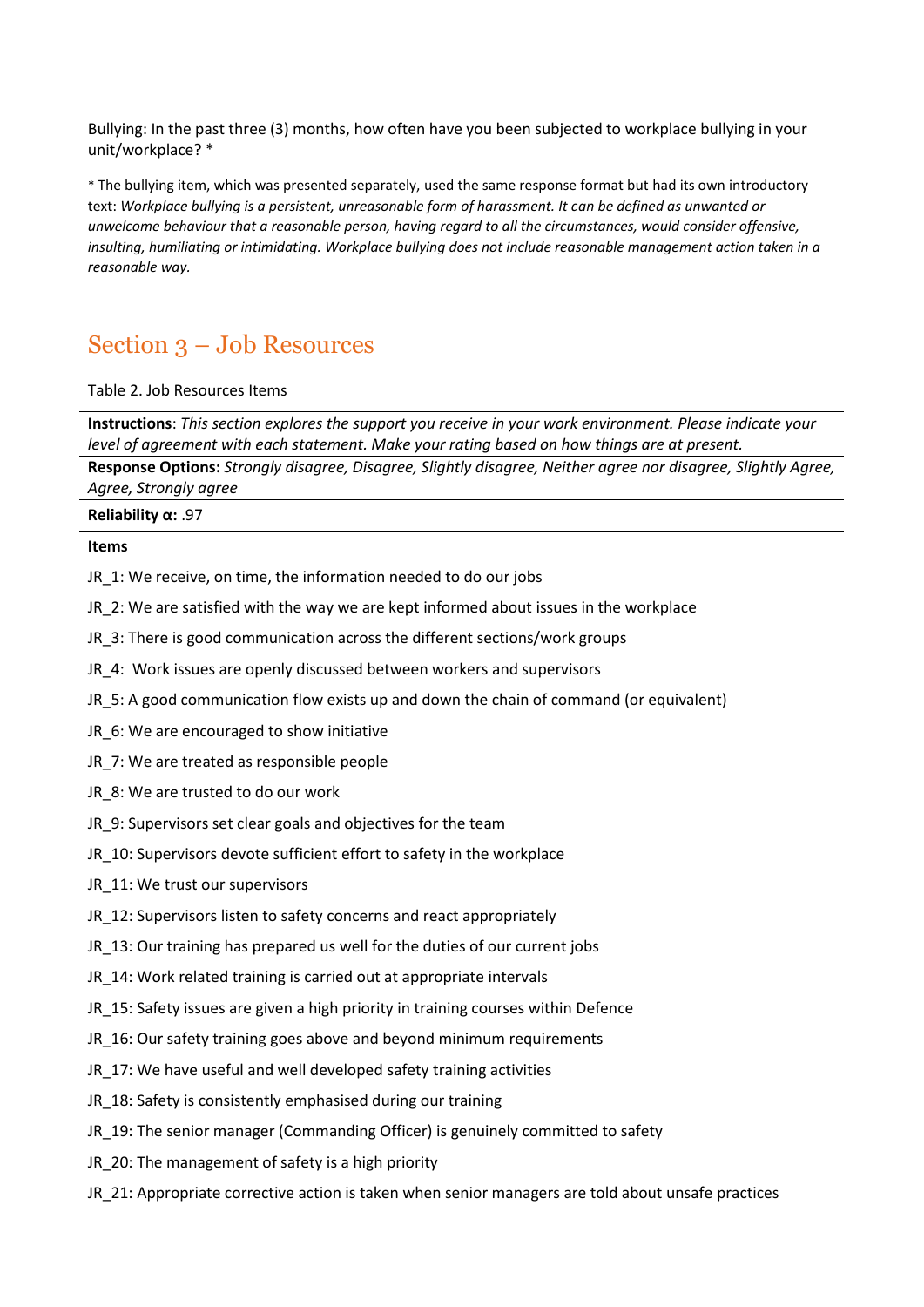- JR\_22: We are given support by management even if following safety rules affects operational activities
- JR\_23: There is sufficient equipment for allocated tasks to be effectively completed
- JR 24: Our workplace facilities are adequate for the safe performance of our duties
- JR\_25: There is sufficient protective clothing and equipment available for tasks to be carried out safely
- JR 26: Necessary safety equipment is always accessible

Table 3 presents the scoring key and reliabilities for the scales and subscales formed from these items.

Table 3. Reliability Estimates for Job Resources Subscales and Scale

| Subscale/Scale                  | <b>Items</b>           | α   |
|---------------------------------|------------------------|-----|
| Communication                   | 1, 2, 3, 4, 5          | .90 |
| Autonomy                        | 6, 7, 8                | .91 |
| <b>Supervisory Support</b>      | 9, 10, 11, 12          | .90 |
| <b>Training</b>                 | 13, 14, 15, 16, 17, 18 | .87 |
| <b>Safety Commitment</b>        | 19, 20, 21, 22         | .91 |
| <b>Equipment and Facilities</b> | 23, 24, 25, 26         | .85 |
| <b>Full Job Resources Scale</b> | Items 1-26             | .97 |

## <span id="page-5-0"></span>Section 4 – Mediating variables

## <span id="page-5-1"></span>Strain

The K10 (Kessler et al., 2002) is more properly called a measure of psychological distress (and depression) than a measure of strain but in an Australian Defence Force environment scores are generally low and the label "Strain" is preferred in this safety climate context. The items are shown in Table 4.

Table 4. K10 Items

**Instructions**: *The following questions inquire about your health and wellbeing. Please respond to each statement using the scale provided. In the past four (4) weeks how often did you feel:*

**Response Options**: *None of the time, A little of the time, Some of the time, Most of the time, All of the time*

### **Reliability α:** .92

### **Items**

K10\_1: .......tired for no good reason.

K10 2: .......nervous.

K10 3: .......so nervous that nothing could calm you down.

- K10 4: .......helpless.
- K10 5 ……..restless or fidgety.
- K10 6: ……so restless that you could not sit still.

K10\_7: …….depressed.

- K10\_8: ……..everything was an effort.
- K10 9: ……so sad that nothing could cheer you up.

K10\_10: ……worthless.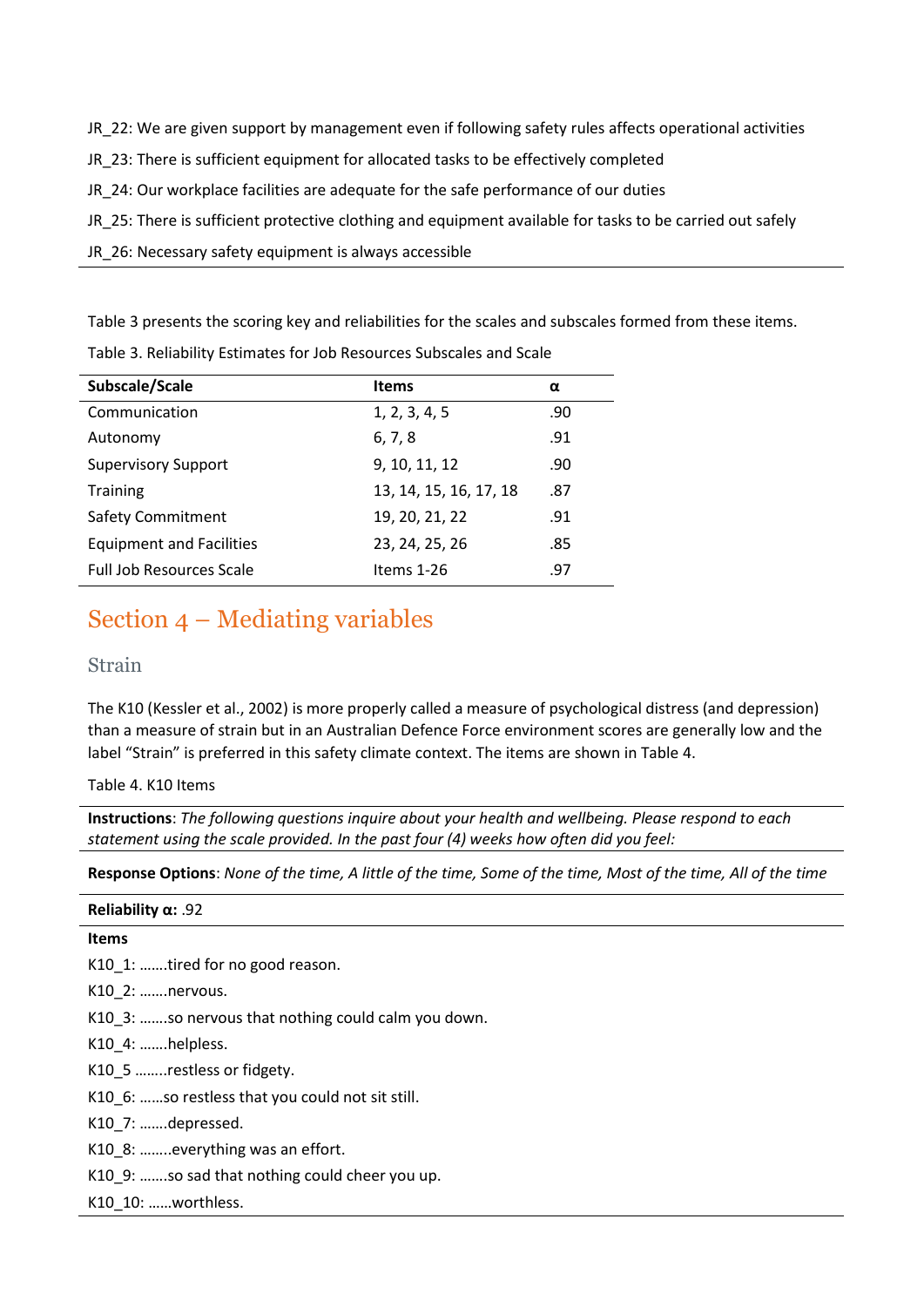## <span id="page-6-0"></span>Fatigue

The fatigue scale is the Occupational Fatigue Exhaustion Recovery (OFER) scale (Winwood, Lushington, & Winefield, 2006). This is a commercial scale, so items are not displayed here. The scale is used to measure Chronic Fatigue, Acute Fatigue, Need for Recovery, and an overall Fatigue score.

## <span id="page-6-1"></span>Job Satisfaction

A single item was used to assess Job Satisfaction. The stem was: *Please rate your level of satisfaction with your current job*. The response options are: a) *Very low, b) Low, c) Satisfactory, d) High, e) Very high*.

## <span id="page-6-2"></span>Section 5 – Safety Behaviours

## <span id="page-6-3"></span>Incident Reporting

Table 5. Incident Report Items

**Introductory Wording**: *Below are some common barriers to formally reporting Work Health and Safety events and Aviation Safety occurrences. Using the provided scale, indicate the degree to which these barriers act as a deterrent in your unit/workplace.*

**Response Options:** *Strongly disagree, Disagree, Slightly disagree, Neither agree nor disagree, Slightly Agree, Agree, Strongly agree*

### **Reliability α:** .85

### **Items**

Reporting\_1: Reporting safety concerns creates additional workload

Reporting\_2: Reporting safety concerns interferes with our real work

Reporting\_3: The reporting process is more complicated than it needs to be

Reporting\_4: The reporting process is too time consuming

Reporting\_5: Reporting safety concerns is unlikely to lead to system changes

The scale formed from these five items was reflected so that a high score indicated a favourable attitude to reporting. In 2016, the reliability estimate for this scale was .85.

## <span id="page-6-4"></span>Noncompliance

Table 6. Noncompliance Items (Individual and Group)

**Introductory Wording**: *This section examines issues that have been found to affect performance and safetyrelated behaviour. Please rate your level of agreement with each statement. Make your rating based on how things are at present*

**Response Options**: *Strongly disagree, Disagree, Slightly disagree, Neither agree nor disagree, Slightly Agree, Agree, Strongly agree*

**Reliability α:** .89 (SB\_1 to SB\_3 = .78; SB\_4 to SB\_7 = .89)

### **Items**

### **Individual**

SB 1: I have taken risks, beyond those inherent in my job, in order to get a task done

SB 2: I am prepared to overlook some rules in order to get the job done more quickly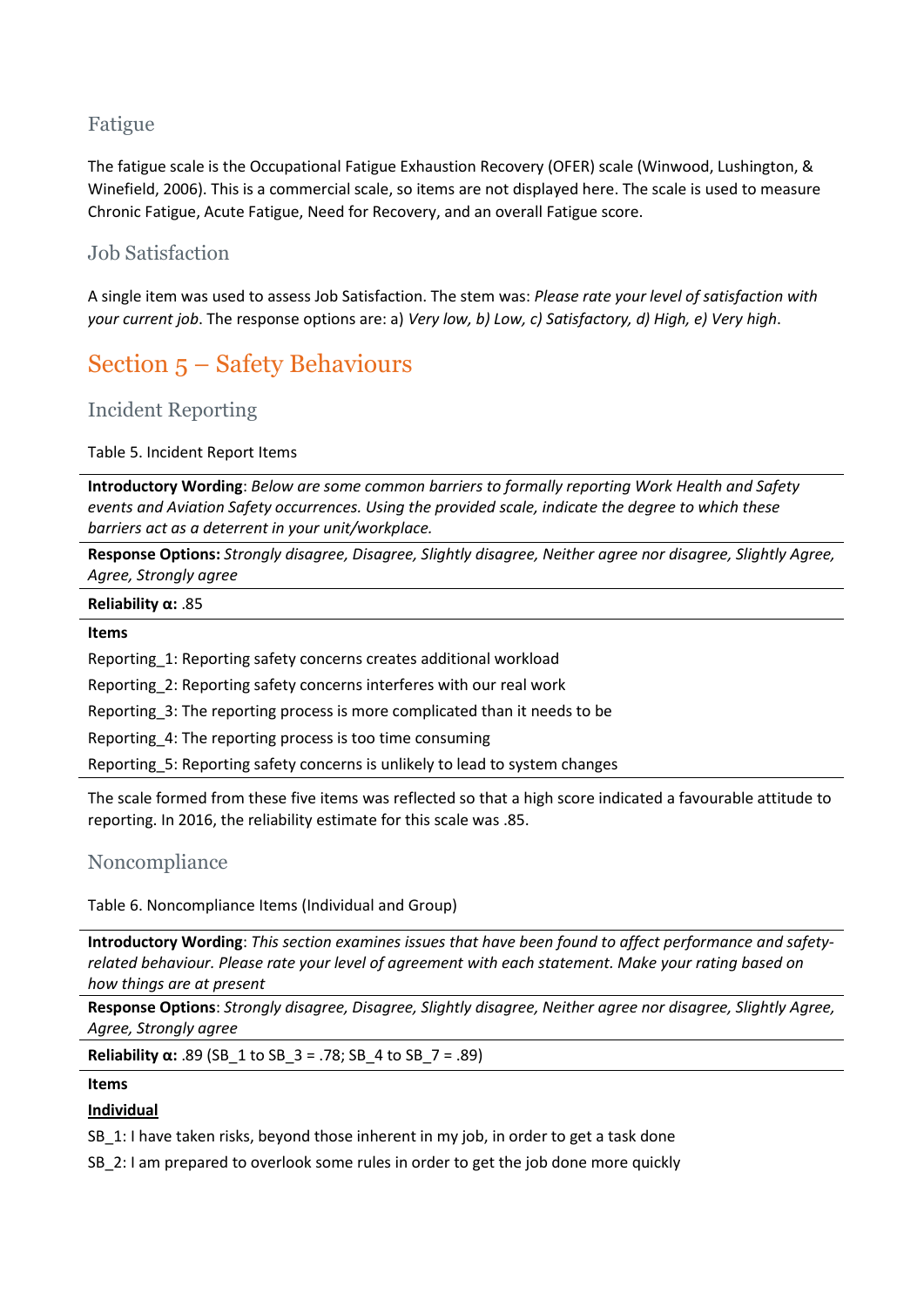SB 3: I am prepared to undertake a task a better way if I consider the approved procedure or process to be overly cautious or inefficient

### **Group**

SB\_4\_: Supervisors sometimes 'turn a blind eye' when rules are bent

SB 5: People use undocumented and/or unauthorised workarounds

SB 6: People have intentionally not complied with an approved procedure or process

SB 7: Written procedures often do not reflect how the job is done

Factor analysis of these items supported both a one-factor and a two-factor (Individual and Group) solution.

### <span id="page-7-0"></span>Errors

In the case of errors, because *Snapshot* is administered electronically, it is possible to use branching techniques to present lists of possible errors that are specific to different working environments (e.g., pilots, aircrew, observers, maintainers). When this approach is taken, it is usual to ask how often the individual has made a particular type of error and to sum the items to form an Error Types score.

A more generic approach involves asking respondents how often they have made errors for particular reasons and to sum the items to form an Error Causes score. Using this approach, the same questions can be presented to all respondents. The Error Causes scale has been a feature of all *Snapshot* questionnaires and many other Australian Defence Force Aviation safety climate surveys. The items are shown in Table 7.

### Table 7. List of Error Items

**Introductory wording:** *Everybody makes errors on the job. Below are some of the common reasons why people make errors. Using the given scale, indicate how often you have experienced each of the causes of error over the past three (3) months*.

**Response Options**: *Never, Rarely, Sometimes, Often*

## **Items** Errors\_1: I make errors because of stress Errors \_2: I make errors because of distractions Errors\_3: I make errors because of tiredness Errors \_4: I make errors because of time pressure Errors \_5: I make errors because of too many things to do Errors \_6: I make errors because of lack of concentration Errors \_7: I make errors because of lack of knowledge Errors \_8: I make errors because of forgetfulness Errors \_9: I make errors because of poor teamwork Errors \_10: I make errors because I do not have the right equipment/tools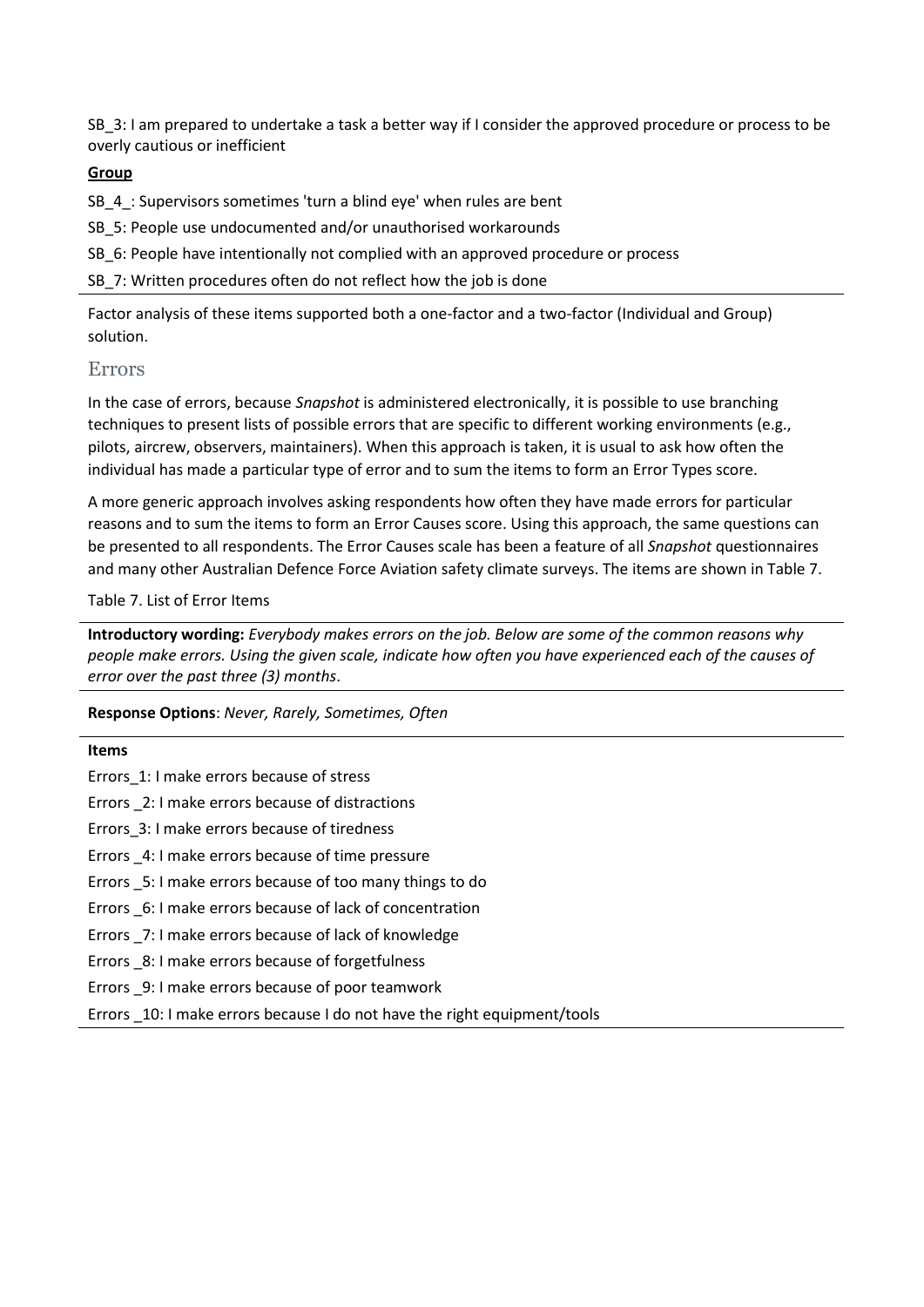## <span id="page-8-0"></span>Section 6 - Unit Performance

The seven items assessing unit performance are presented in Table 8.

Table 8. Unit Performance Items

**Introductory Wording**: *This section explores your personal reactions to your current work and your views on how well you and your unit are performing. Make your rating based on how things are at present*

**Response options:** *Strongly disagree, Disagree, Slightly disagree, Neither agree nor disagree, Slightly Agree, Agree, Strongly agree.*

| Reliability $\alpha$ : .89                                          |
|---------------------------------------------------------------------|
| <b>Items</b>                                                        |
| UnitPerf 1: We work efficiently                                     |
| UnitPerf 2: Work output is high                                     |
| UnitPerf 3: We are consistently effective in meeting our objectives |
| UnitPerf 4: We contribute significantly to Defence capability       |
| UnitPerf 5: It is acceptable to challenge the way things are done   |
| UnitPerf 6: We review the way in which we complete our tasks        |
| UnitPerf 7: There is genuine focus on continuous improvement        |

In 2016, analyses of these items supported either a one-factor or a two-factor (representing Outputs and Improvement) solution.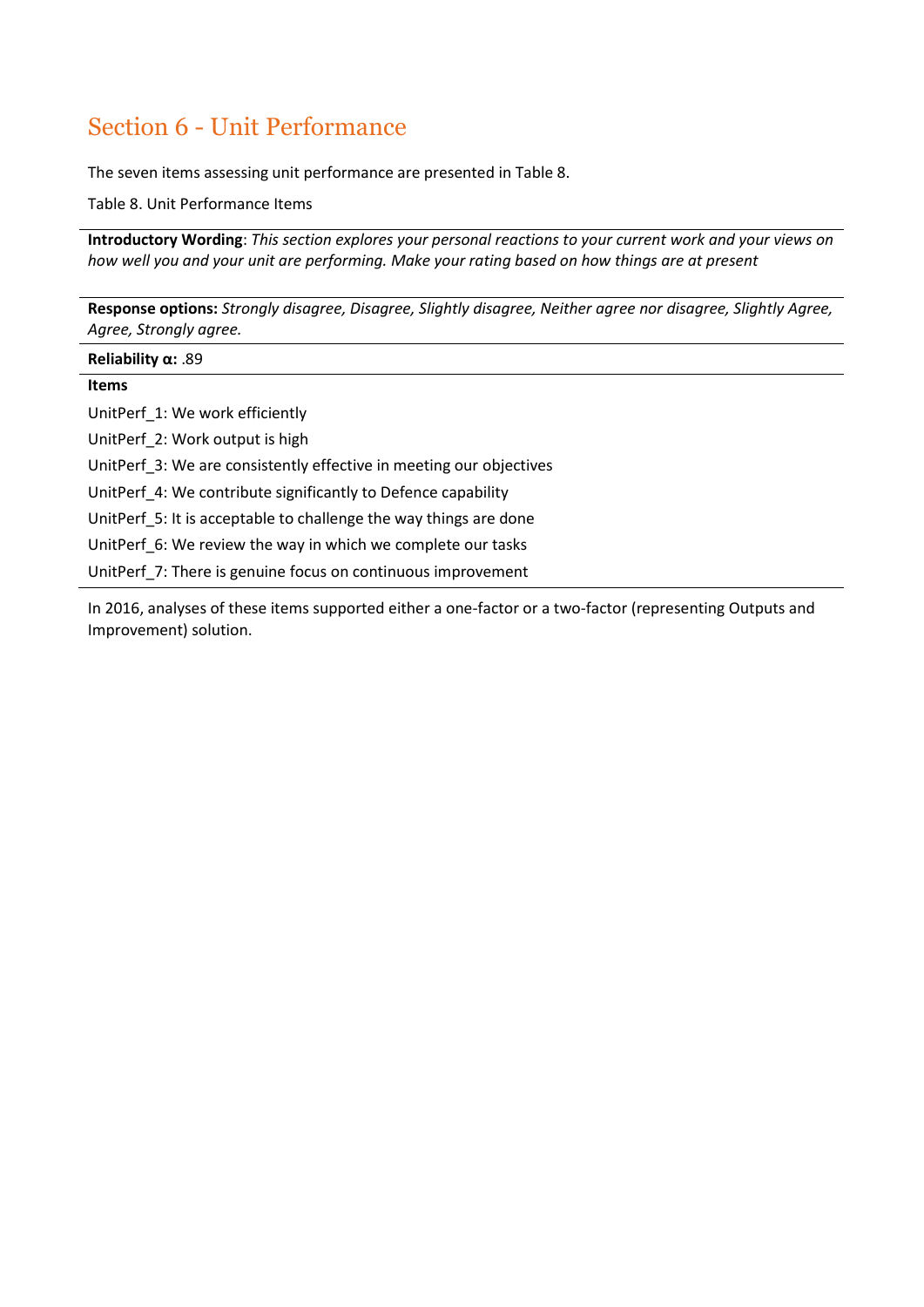## <span id="page-9-0"></span>Section 7 - Additional Scales in Snapshot 2016

<span id="page-9-1"></span>Documentation – Maintainers

In 2016, different documentation items scale were presented to maintainers and aircrew.

Table 9. Maintenance-Specific Documentation Items

**Introductory wording:** *This section examines issues related to the maintenance workforce. Please use the provided rating scales to indicate how things are at present.* 

**Response Options**: *Strongly disagree, Disagree, Slightly disagree, Neither agree nor disagree, Slightly Agree, Agree, Strongly agree*.

#### **Reliability α:** .87

### **Items**

MDoc 1: Technical manuals related to work are easy to use

MDoc\_2: Technical manuals related to work are up-to-date

MDoc\_3: Operating procedures are accurately described in our technical manuals

MDoc 4: I have no trouble getting access to technical manuals

MDoc\_5: It does not take long to learn how to use our technical manuals

MDoc 6: Updates to our technical manuals are handled in a timely manner

MDoc. 7: We can feel confident about the accuracy of the information in our technical manuals

MDoc\_8: There are too many sources of information that we need to consult in addition to our technical manuals

MDoc\_9: We do not have enough time to read all the documentation

MDoc\_10: We are interrupted part-way through tasks to perform other more urgent tasks

MDoc\_11: Electronic devices used for technical manuals are fit for purpose

Factor analysis of the documentation items identified two underlying factors (Accuracy and Ease of Use) that were highly-correlated (*r* = .51) and some factorial complexity was also evident, so a one-factor solution is preferred. The Documentation scale can be added to the Job Resources set.

## <span id="page-9-2"></span>Documentation - Aircrew

Aircrew were asked to complete four documentation items in a section of Snapshot that examined issues specific to aircrew work roles. The items are shown in Table 10.

Table 10. Aircrew-Specific Documentation Items

**Instructions**: *This section examines issues specific to aircrew work roles. Please use the provided rating scales to indicate how things are at present.*

**Response Options:** *Strongly disagree, Disagree, Slightly disagree, Neither agree nor disagree, Slightly Agree, Agree, Strongly agree.*

**Reliability α:** .87

**Items**

ADoc\_1: Operating manuals related to work are easy to use

ADoc\_2: Operating manuals related to work are up-to-date

ADoc\_3: Operating procedures are accurately described in our technical manuals

ADoc\_4: Updates to our operating procedures are handled in a timely manner

Factor analysis supported the formation of a single scale.